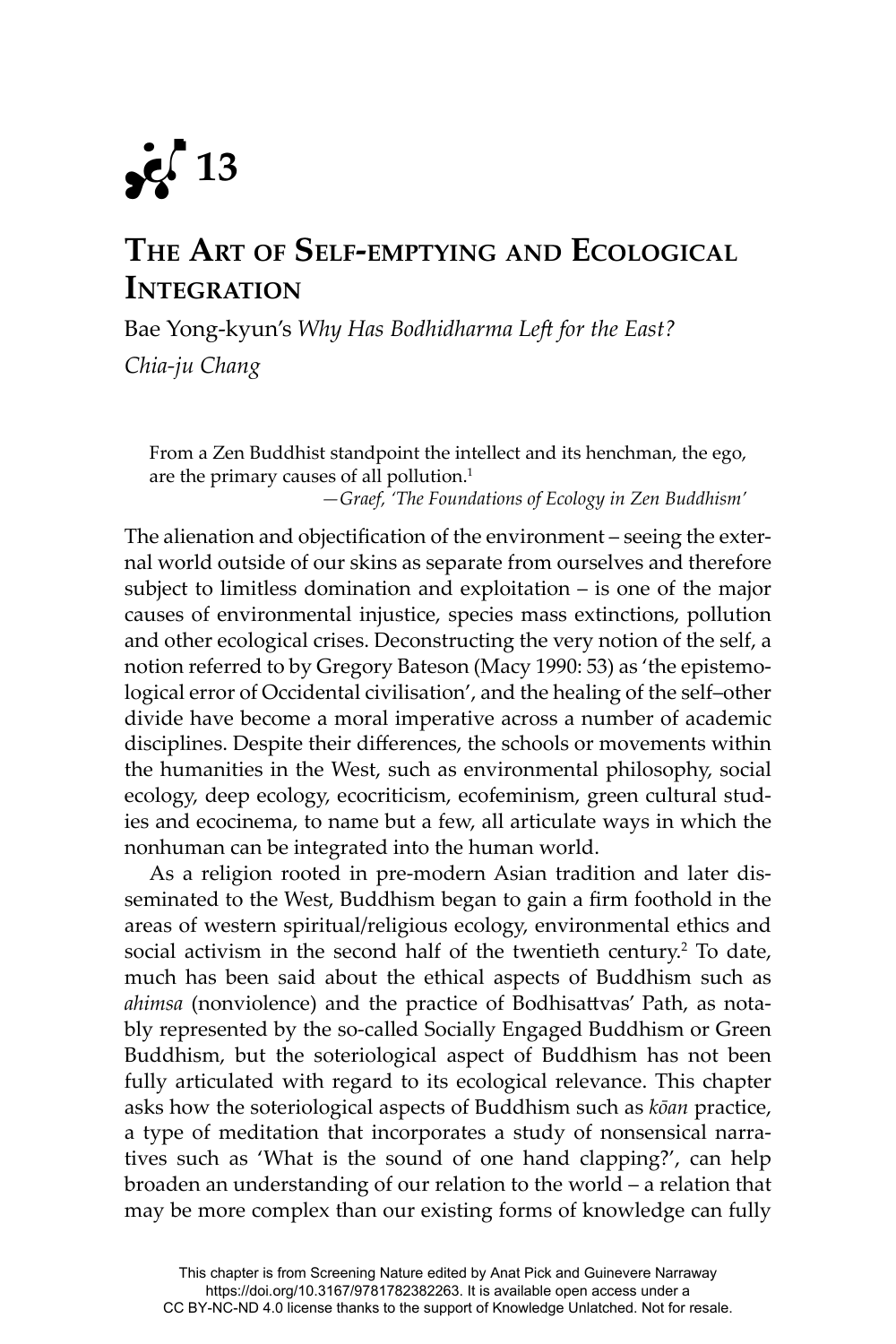encompass. A turn to Buddhism's soteriological aspect, especially *kōan* practice/study, may help as well to deepen our ethical and aesthetic visions of nondualism and biocentrism.3 Moreover, if Zen meditation practice can produce a fundamental transformation of consciousness that allows us to see that all things, sentient or non-sentient, are empirically interconnected and that nirvana is nowhere but here and now, thereby disenfranchising the exploitation of the nonhuman world, can we employ film as a vehicle for disseminating that experience and wisdom? In exploring this question, my proposal parallels Buddhist scholar Francisca Cho's call for a nonliterary, non-ideological, 'cultic way of viewing film', which likens filmic spectatorship experience to religious experience (1999: 170).<sup>4</sup> I however want to expand the current scope of the nondualistic Zen experience/aesthetic and of film studies to articulate why such an endeavour is crucial from an ecological standpoint. Here, the term 'ecology' is not narrowly defined as a scientific study of the relationships among organisms in biota per se*.* Instead, ecology is taken more broadly to mean an ensemble of ways of seeing, which can serve as the critical, ethical and aesthetic foundation for new relations between Homo sapiens and the natural world (McLean and McMillan 2010: 162).

A major contribution that Zen can make to film studies – and then to society more broadly – is its nondualistic approach. Frequently, we dualistically compartmentalise, separating mindscape from landscape and spiritual discourse/practice from environmental discourse/ practice. Consequently, one's meditation in the Zen hall is perceived as having nothing to do with the external or ecological world out there, and the 'mystical nonsense' of Zen practice, as some activists might put it, might even be considered a hindrance to environmental activism and social transformation, not to mention a waste of time. By the same token, going out into the woods to clean up waste or going onto the street to protest the hunting of endangered animals is considered a job reserved for animal activists. Similar compartmentalisation is also reflected in the way we conceptualise eco-films. While 'eco-films' – features or documentaries – refers to those that deal with ecological issues (such as *An Inconvenient Truth, The Day after Tomorrow* and *Hoot*)*,*  films that probe spiritual crisis/salvation or question self-identity and reality (such as *Groundhog Day, The Matrix,* or *Zen Noir*) can be classified as spiritual, if not exclusively Buddhist. In calling this spiritual–ecological compartmentalisation into question, I argue that such a mentality is a residue of dualistic thinking that fails to the see fluidity, interconnectedness, and continuity of things beneath their appearance. As a Zen practitioner and an ecocritic, I aim to flesh out the ecological dimension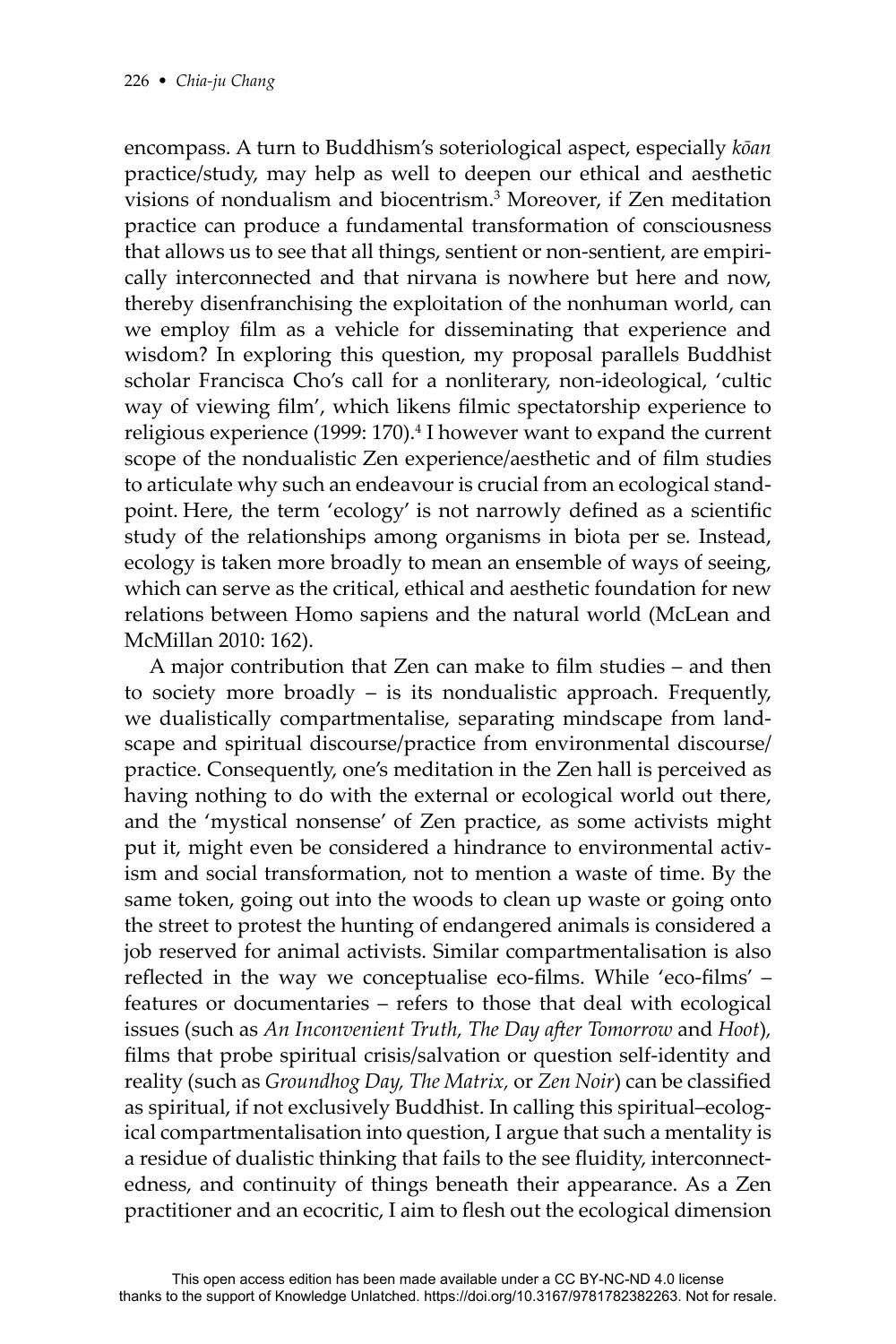of Zen meditation, *kōan* practice and Zen film, and/or develop a 'Zen ecological' reading of film. From a Zen ecological point of view, the spiritual dimension is not an otherworldly, transcendent one but fundamentally this-worldly and ecological. Moreover, Zen sees thisworldness as rooted in a connection to the present moment, which is characterised by emptiness, impermanence, vulnerability, eternal possibility, and the bliss that comes from recognising the self as inseparable from the other.

In this chapter, I use Bae Yong-kyun's *Why Has Bodhidharma Left for the East?* (1989) as a case study to demonstrate that a film devoted to Zen soteriology and to an aesthetic expression of enlightenment can be as transformative ecologically as it is spiritually. As a '*kōan* film', *Bodhidharma* intends to heal the ontological separation from the other and to awaken the audience to their underlying ecological connectedness by inviting them to view the film through 'deep meditation' (Tedesco 1994: 103) and to immerse themselves in the *kōans* presented in the film. *Kōans* refer to narratives that are used in Zen meditation practice to help students cut through egocentric, dualistic thinking. It is in this healing capacity that *Bodhidharma* subverts the mainstream viewer's cinematic expectation and experience as a form of visual consumption and entertainment, and makes a strong case for considering the possibility that cinema, one of the most powerful media of our time, can serve as an agent of transformation of ecological consciousness.

#### **Filmic Practice as** *Ko¯an* **Practice**

I hope people see my film through deep meditation, not with intellectual understanding.

—*Bae Yong-kyun, 'A conversation with Bae Yong-kyun'*

The South Korean 'New Wave' which began in the 1980s is characterised by the emergence of socially conscious young filmmakers who have gained international recognition. During this period, the incorporation of Zen Buddhism and local shamanism in several Buddhist films such as Im Kwon T'aek's *Mandala* (1981), Chang Sonu's *Passage to Buddha* (1993) and Bae Yong-kyun's *Why Has Bodhidharma Left for the East?* is often regarded as a nativist response to western cultural imperialism, rapid modernisation and materialism, and as a quest for cultural identity in the face of globalisation, as well as a form of resistance to the Hollywood film industry. The appearance of these Buddhist films that incorporate teachings of the Buddha and the lives of Buddhist monks also has to do with a growing concern about acquiring material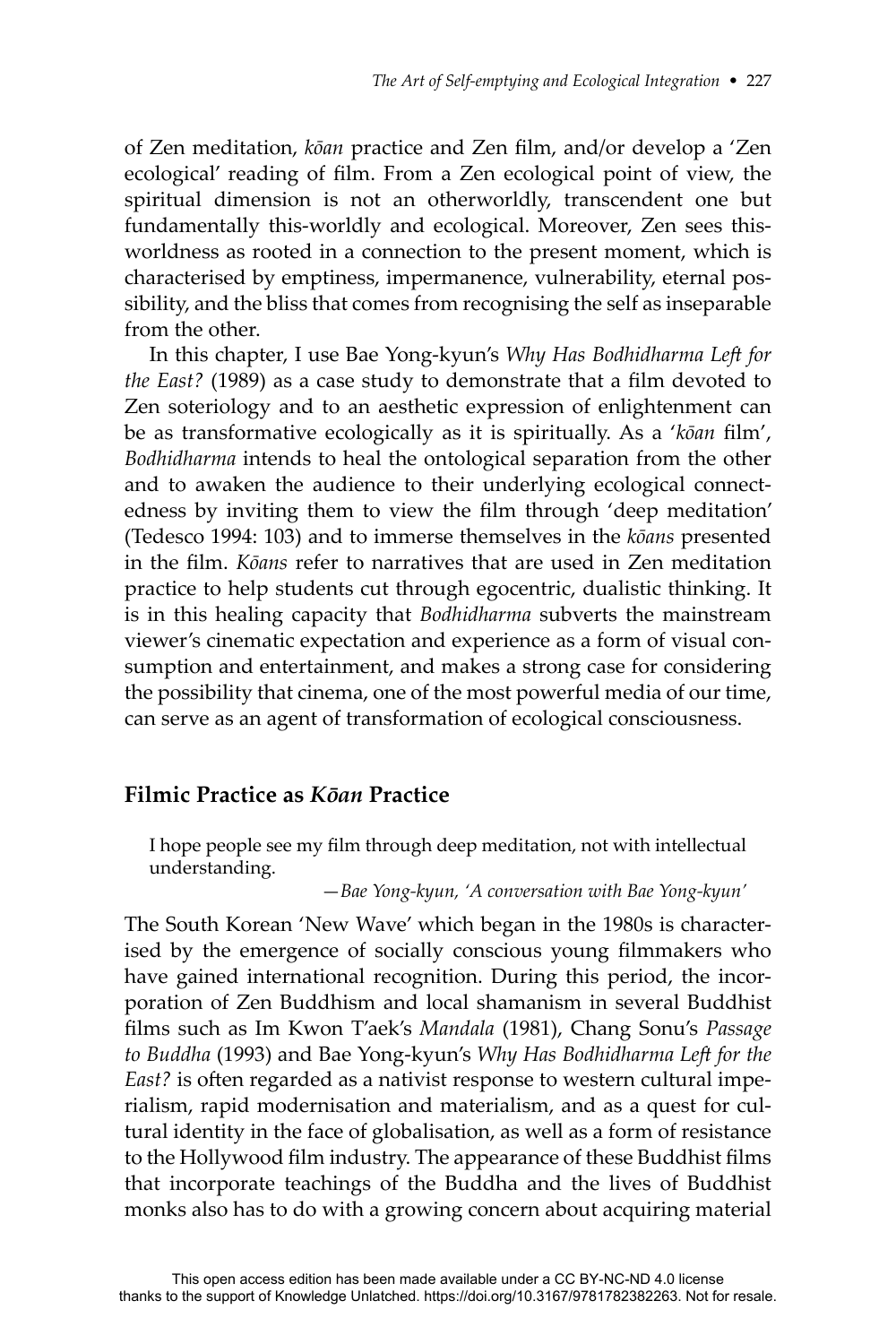possessions, psychological insecurity and the search for a moral vision in modern South Korean society (Lee 2000: 61). As social commentaries, these films are often interpreted in the light of subaltern struggle (for example poverty) in modern South Korea, or as a perennial ethical struggle of a typical East Asian Confucian male subject between familial duty and the pursuit of spiritual liberation.5 Im Kwon T'aek's *Mandala*  serves as an example. In this film, the theme of the quest for Buddhist enlightenment is designed as a prop to critique an individual's turning away from the collective suffering that is so powerfully present in the history of modern South Korea. In contrast to Im Kwon T'aek's film, Bae Yong-kyun's focus on Buddhism and monastic life is not simply a social commentary on modernity: it explores how filmmaking practice and film art can be a form of religious experience.

Against the grain of a dominant political, ideological reading of South Korean Buddhist films and particularly of *Bodhidharma*, Francisca Cho (1999: 170) argues for an alternative perspective on film that is a nondiscursive, non-ideological, 'cultic' consideration of filmmaking and viewing that allows the audience to 'participate in a broader and distinctly non-logocentric tradition of religious signification'. According to Cho, the irrational, religious power of film (and art in general) lies in the overwhelming moments of presence in which our normal sense of the real is challenged and reoriented. The power of presence (what Nathaniel Dorsky [2003: 31] calls 'nowness') in film media is capable of challenging or reorienting the audience's sense of the real despite its illusory nature and, henceforth, gives art a religious dimension. And it is through this religious and cultic capacity – more specifically, the power of the ever present 'thus-ness' or Tathātā – that art, 'subjects *us* to ideological critique because it wills us to free ourselves'(Cho 2003: 108).

There has been a strong interest in intersecting film experience and religious experience on both artistic and scholarly levels (Lynden 2003; Torry and Flesher 2007; Plate 2008). For some filmmakers and theorists, 'film as religion' does not refer to the film's illustrative power to dramatise the lives of religious figures such as in Mel Gibson's *The Passion of the Christ* (2004). Rather, the film medium itself is a religious expression. This idea of filmic media as religious expression or experience derives from the capacity of the filmic apparatus to produce a certain religious effect. For example, the film scholar Gregory Watkins (1999) points out that the religious potential of film lies in its ability to erase a sense of ontological alienation. He further argues that a religious dimension in film has to do with a 'creative and disruptive approach to the normal and naturalised habits of the typical viewer' and that 'certain techniques in film can function religiously by erasing the distance we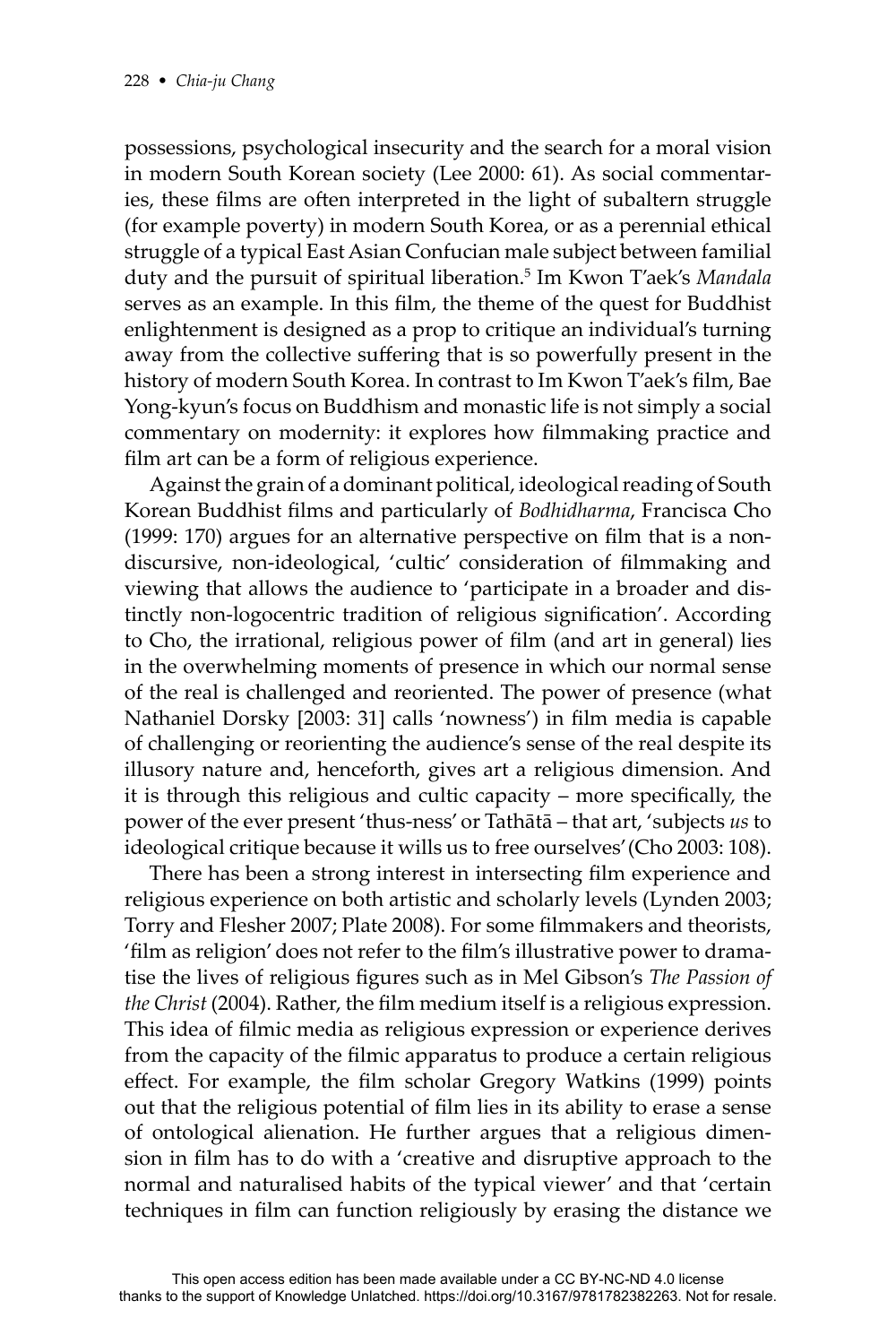normally feel between ourselves and the worlds we view' (Watkins cited in Cho 2008: 117). Finally, the San Francisco based avant-garde filmmaker Nathaniel Dorsky (2003: 16) has observed a profound, lingering post-filmic experience, and this enables him to conceive of film as a devotional form that is capable of 'reveal[ing] the depths of our own reality', and 'open[ing] us to a fuller sense of ourselves and our world'.<sup>6</sup>

Based on the aforementioned instances, while what constitutes religious effect or experience might vary, all of the examples seem to affirm the possibility of film rendering some form of religious experience. And if there is a powerful dimension of reality (whether God, cosmic consciousness, emptiness or the present moment) with which we have lost contact, both religion and film have the capacity to reconnect us or 'wake us up' to this underlying dimension of reality. Dorsky's treatment of cinema as a form of devotional practice harnessed towards a 'fuller sense of ourselves and the world' provides a conceptual framework with which to approach Bae Yong-kyun's film, especially in considering film as a Zen *kōan* study.

The plot of *Bodhidharma* revolves around three generations of Buddhist monks living in a decaying hermitage on Mt Chonan. Yong-nan (later Kibong), a confused young man, renounces the modern world and goes to study Zen with an ageing Zen master, Hyegok. Hyegok adopts an orphan boy, Haejin. A child of nature, Haejin wanders and explores all day on the mountain. Kibong is torn between familial obligation and a desire for spiritual awakening, a familiar existential dilemma for seekers of enlightenment in East Asian societies. After failing to answer the *kōan* assigned by his master, Kibong employs an extreme form of practice by meditating underneath a thunderous waterfall. He is rescued by his old master and, as a result, the master becomes sick and dies. Before he dies, he assigns Kibong a final task – to cremate his body and to return his remains to nature – as the last *kōan*. Having completed this task, Kibong decides to return to the modern world. He passes down the master's robe to Haejin, who throws it into an oven fire. The film ends with Kibong walking in a field with an ox on his return journey back to the world of 'red dust'.

Despite Bae's denial that his film has anything to do with Zen, *Bodhidharma* is nonetheless an unapologetic defence of Mahayana Zen Buddhism and, more precisely, of *kōan* practice. The title of the film derives from a famous *kōan* collected in *The Gateless Gate* (Chinese: *Wumen guan*). In addition, in the opening titles Bae dedicates his film, 'To the disciple who asked him about the Truth[;] without a word he showed a flower' – another *kōan* reference to Mahākāśyapa, one of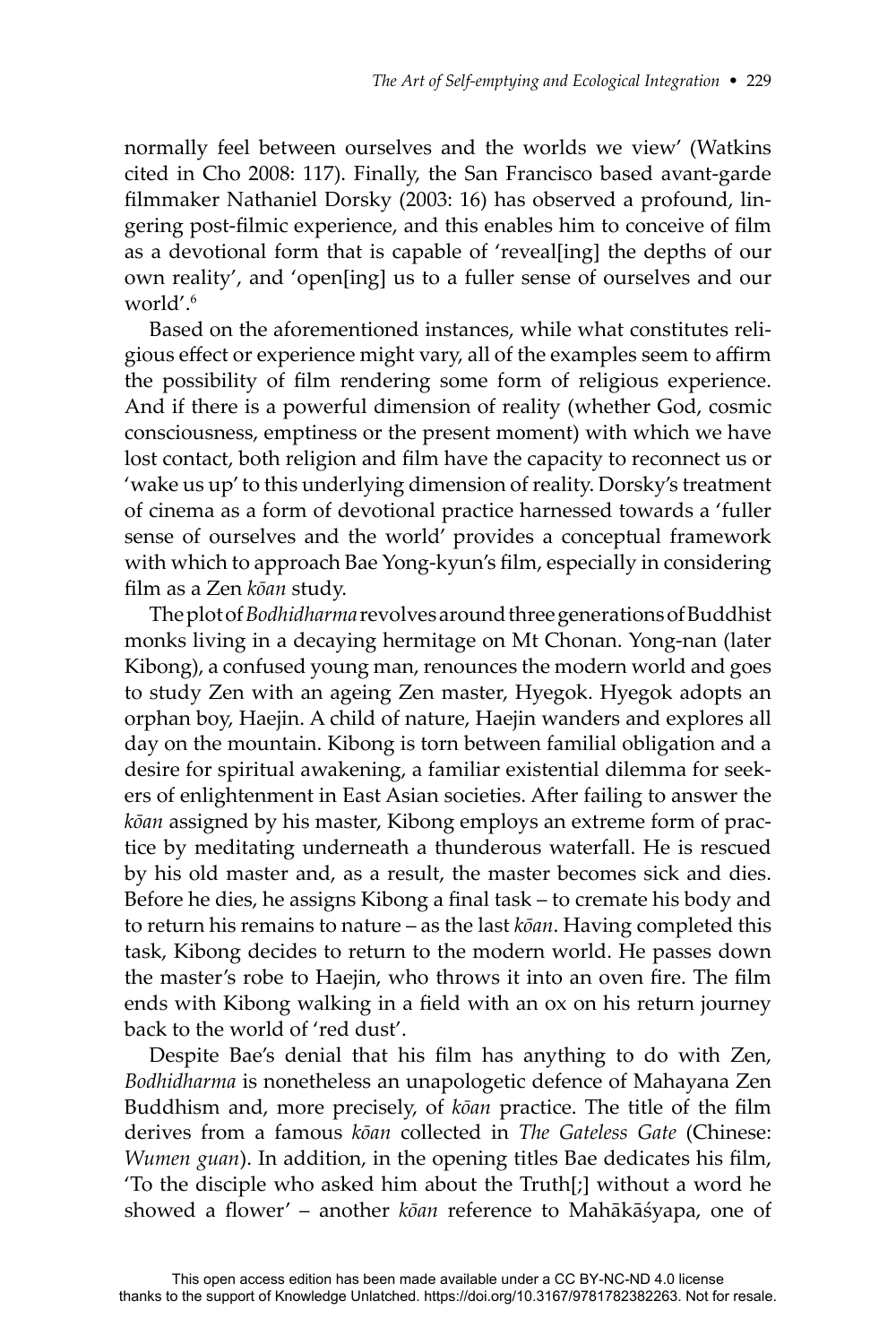Shakymuni Buddha's earliest principle disciples. In this light, Tony Rayns' critique of *Bodhidharma* as an almost programmatic account of 'the way of Zen' is not completely unjustified. References to *kōans* are ubiquitous: the master's long lecture on the *kōan* practice*,* familiar Zen images such as reflections in water, the moon, the blue sky, the ox, the 'moo-ing'/Mu sound, and so on. Nevertheless, such a programmatic presentation may be said to be an indispensable strategy in the era of global spectatorship. Moreover, *Bodhidharma* provides an opportunity to reconceive cinema as a site of *kōan* practice.

What are *kōans* and *kōan* practice? *Kōan* practice or study pertains to the incorporation of *kōans* in Zen meditation training. The purpose of using *kōans* is to help suspend momentarily the discursive intellect operating in a dualistic mode, in order to trigger an ineffable state of 'awakening' (Japanese: *Satori*) beyond the reach of all 'dualistic thinking' (Foulk 2000: 15). *Kōans* are made of questions, phrases, dialogues or stories that appear to be nonsensical and often paradoxical to the mind. Meditating on a *kōan* forces one to enter a concentrated state of mind called *samadhi*, where body, mind and the external world begin to integrate, and an attachment to the self begins to weaken. If that state can be sustained, paradox or contradiction can be resolved through an intuitive grasp of the nondualistic or 'empty' aspect of reality.

Meditating on *kōans* allows a practitioner to see fundamental reality as Zen masters see it, and thus from the perspective of an awakened, empty mind. The state of emptiness is aptly described by the cognitive scientist Francisco J. Varela as 'egoless', a feeling that suggests an 'actual experiential sense of no one home' (cited in Lussier 2008: 41). Paradoxically, the feeling of 'no master in the house' imparts a profound sense of connectedness to the universe, where the fear and attachment that govern much of our lives vanish. In this sense, Zen meditation contributes to a sense of personal wellbeing and happiness. More importantly, it is an agent of ecological consciousness, because the experience of enlightenment enables us to see all things, sentient or non-sentient, as empirically and intrinsically interconnected, and that nirvana is nowhere but here and now and is inseparable from our phenomenal world. This imparts a deep spiritual security, deepens our aesthetic visions of nondualism and egalitarianism, and disenfranchises any uncompassionate deeds as well. As indicated by a recent study, advanced meditation practitioners attain a particular mental state, 'a non-referential state of loving kindness and compassion' (Austin 2006: 48).

To facilitate the discussion of *Bodhidharma* as a *kōan* film, I look at it from the following angles: the movie theatre as Zen meditation hall,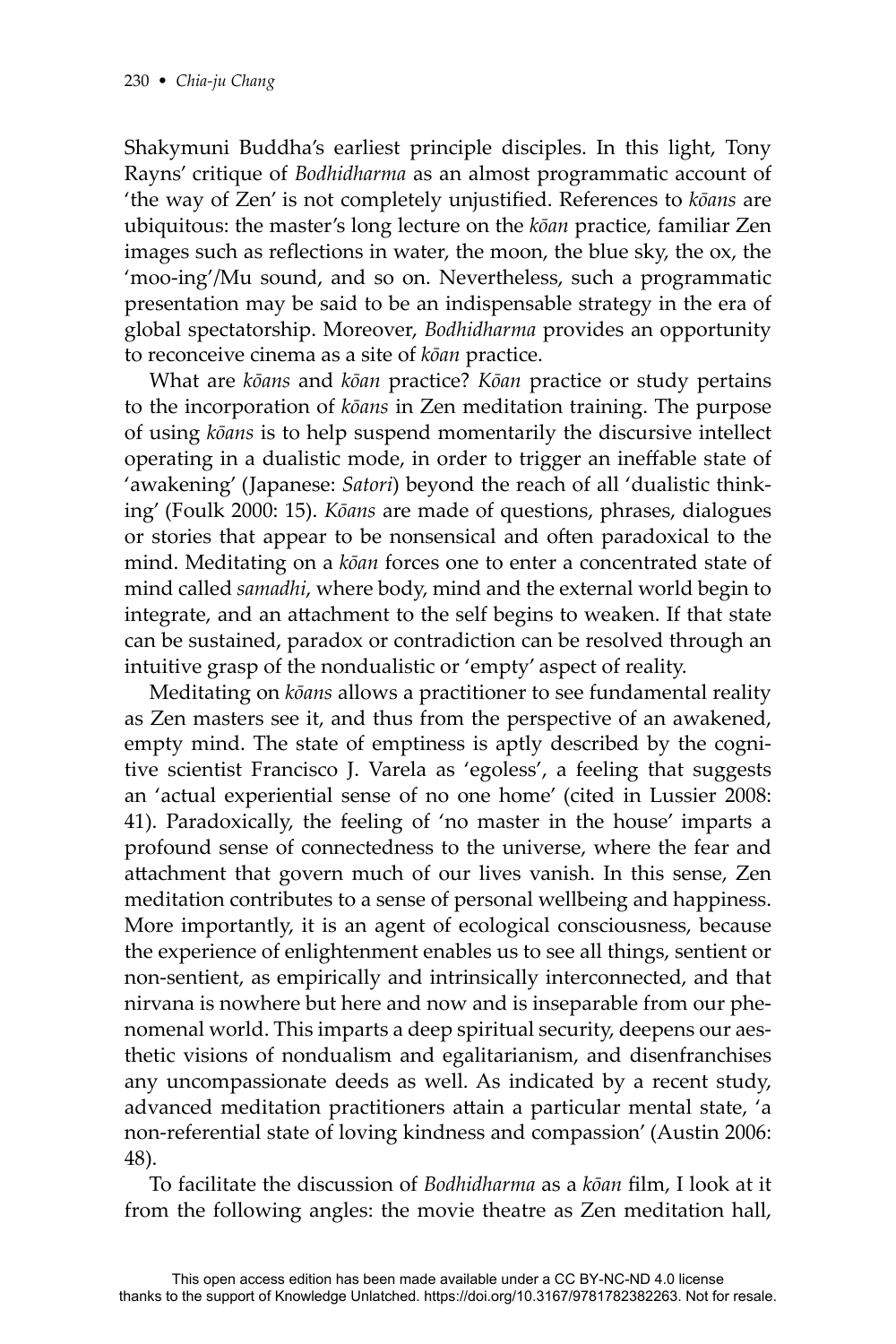the director as Zen practitioner and artist, the audience as meditation participants and the characters as representing different stages of a Zen journey. First, one can easily conceive a movie theatre as a secular Zen meditation hall: it is a dark place in which each attendee takes a seat. The attendees are supposed to remain in solitude (and silence their cell phones!) and prepare to concentrate for a substantial length of time on fixing their minds on the movie screen (mindscreen), the contents of which range from personal reminiscences through subconscious or unconscious aspirations to public memory and more. After the movie (meditation) is over, some might experience a post-cinematic (postmeditation) effect for several days. Some might have a transformative experience with cinema and meditation for the rest of their lives.

From the standpoint of the director, the making of *Bodhidharma* is a form of Zen mindfulness, meditation and working on *kōans*. *Bodhidharma* was a ten-year labour on the part of the filmmaker who wrote, directed and edited the film entirely by himself. The parallel between filmmaking and working on a *kōan* is made manifest as Bae (Tedesco 1994: 106) compares filmmaking to that of *kōan* study when he says, 'the process of creating that movie was like holding a *kōan* in one's mind' (cited in Cho 1999: 170). As Hyegok explains in the film, the '*kōan* is a tool to cross the sea of passion and illusion so as to discover the roots of the true self'. Hyegok instructs his student (and the audience) how to work on a *kōan*: 'If you think about this *kōan* day and night, if you concentrate on meditating, you will understand and come to Enlightenment'. Filmmaking for Bae is analogous to working on a *kōan*. Instead of sitting on a cushion to meditate on a *kōan*, Bae chooses film as his medium and means of meditation. And Kibong can be seen as the director's cinematic alter ego: Bae is to film as Kibong is to his *kōan*. Yet for the director, the task involves not only his own devotional practice, but also crafting a cinematic effect on his audience. Here the filmmaker acts as a Zen gardener to create an environment (Zen garden) so that viewing the film becomes a Zen experience. And this brings us to the notion of the audience as participants in cinematic Zen.

Rhim Hye-kyung (2009: 5) observes that *Bodhidharma* exhibits 'a mathematical precision of dramaturgies – of story, light, sound, [and] music'. This aspect of Bae's craftsmanship is aimed at creating a meditative effect, a prerequisite for *kōan* study, on his audience. As already noted, Bae hopes the audience experiences this film through deep meditation instead of a mere intellectual understanding. The slow-paced, minimal narrative of *Bodhidharma* is intentional so that viewers (participants in this cinematic *kōan*) enter a different mode of consciousness in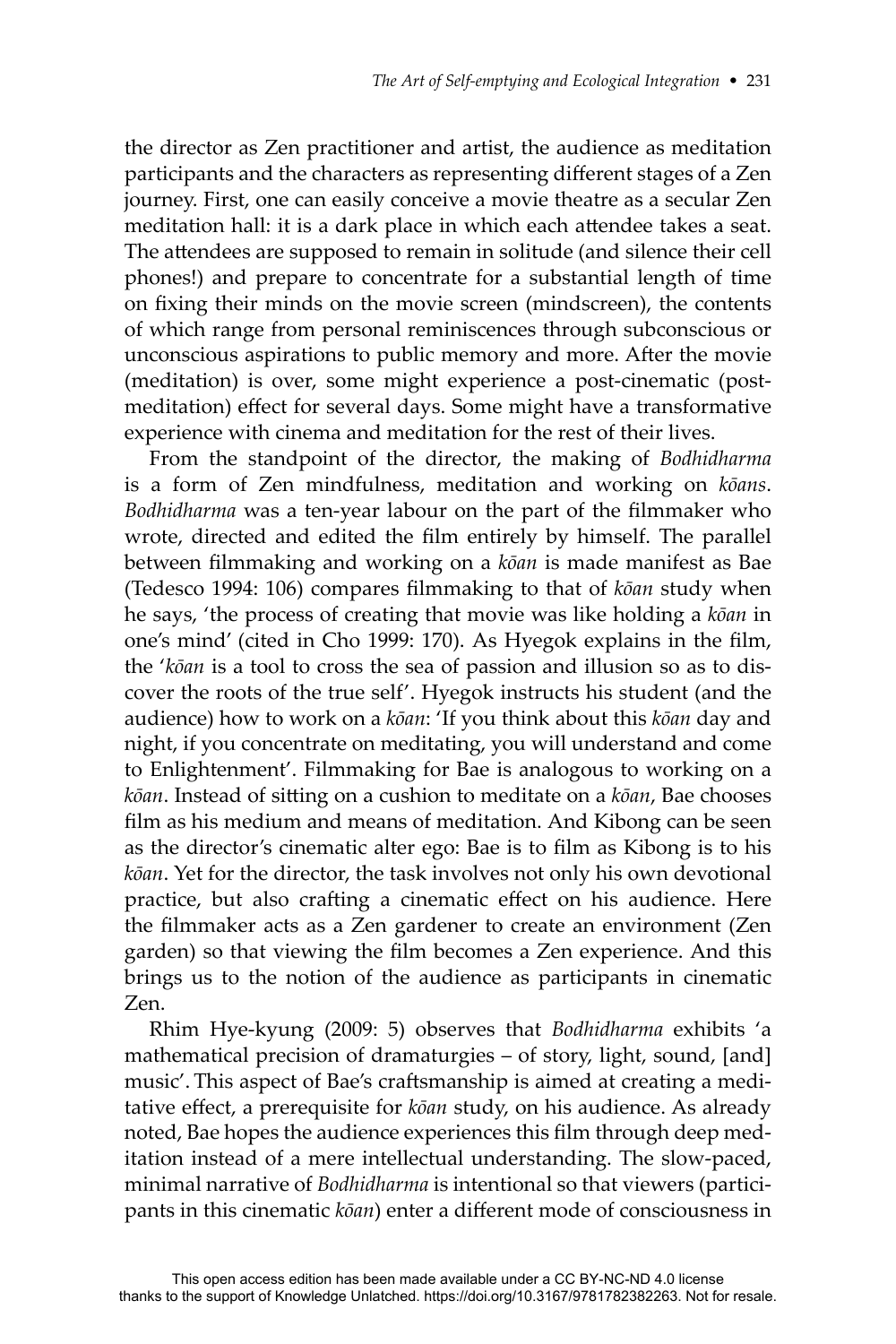which thinking is gradually suspended and other cognitive functions are stimulated.

Take the opening sequence as an example. The slow camera movement, nonlinear juxtaposition of images such as of a Zen master and a toad, and sparse yet poetic verses set a tone for entering an alternative mode of consciousness. It creates a meditative effect by emphasising what Dorsky calls the vertical aspect of time in cinema, or 'nowness' (2003: 33). In this vertical axis of time, the spatial dimension of nowness or presentness comes to life. Switching to a more alert, meditative mode of viewing, the mind becomes more receptive to a spatial, fluid and interconnected dimension of life in the moment that is often ignored and dismissed by linear, rational thinking. The juxtaposition of images of nature and humans – the dilapidated windows, the imagistic presentation of a teacup, the slow walking frog, the child touching the dead cicada, the old monk – signifies the organic, interanimating and coevolving processes of life, old age, death and emptiness. Here the montage serves as a visual device to render a sense of ecological interconnectedness and identification between the boy's encounter with the dead body of a cicada and the living frog and Hyegok's articulation of 'emptiness', that which 'does not come into being, does not die'. With this juxtaposition of the organic flux of life and emptiness, we are invited into the world of *kōan* with its intimate yet impersonal sense of beauty that does not arise from the realm of personal, discriminating consciousness, but from the holistic, meditative state of mind without the rigid conceptual compartmentalisation that creates a subject–object division. Rather than reducing nature to 'nature' – an all too familiar theoretical move of postmodernism – the film moves in the opposite direction, dissolving the human into the flow of natural processes.

The three main characters in *Bodhidharma* might be said to represent three different stages of life. They can also be interpreted as corresponding to the so-called three gates of Zen or the three stages of Zen ecopsychological development.7 The first stage is 'seeing mountains as mountains; seeing water as water'. This stage designates a stage prior to beginning a Zen journey, wherein one sees the world via an egocentric consciousness and with an unquestioned sense of the boundary between skin-bound subjectivity and external objectivity. The second stage is 'seeing mountains not as mountains; seeing water not as water', in which one embarks on the Zen journey and gives rise to ontological doubts about the status of both self and world. The last stage is 'seeing mountains only as mountains; seeing water only as water', the stage where one has realised that one's ultimate identity is no different from that of mountains and water, a stage of self–other integration. The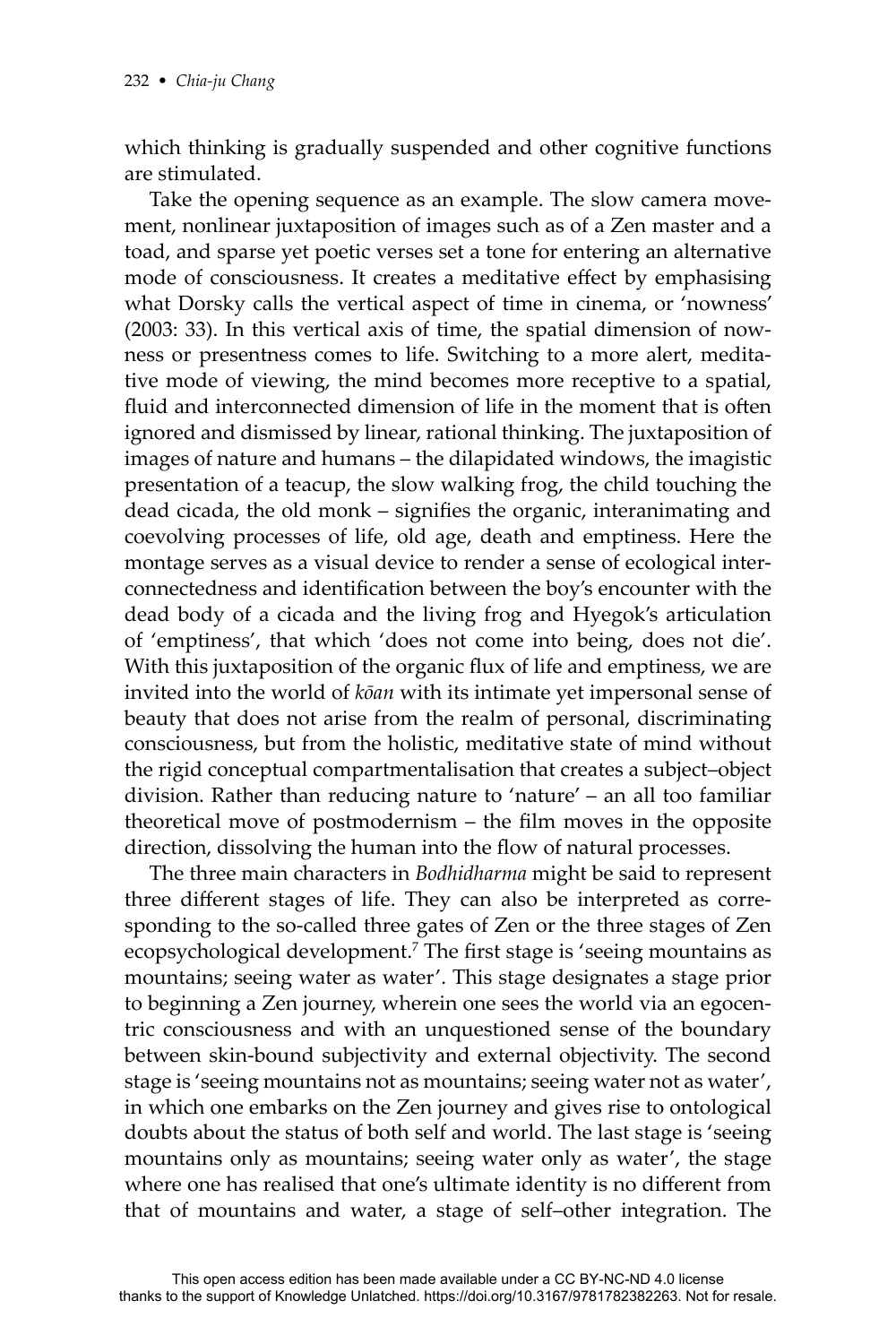first and last stages are deceptively similar but profoundly different in terms of their relationship to the other and the natural world.

Let us first discuss the representation of stage one in *Bodhidharma*. The portrayal of childhood signifies 'ignorance' or 'delusion' (Sk. *avidyā*): the ego is 'the discrete, self-consistent, self-individuating, and self-directing centre and end of the individual personality' (Brown 1994: 126). Consequently, children suffer. Such suffering (SK. *dukka*) is a 'function of that primordial ignorance, which imputes a false selfderived and self-contained identity to persons and things' (ibid.). Not knowing his mother, the character Haejin represents a Zen trope for one's ignorance of one's original identity, resulting in fear and attachment. Despite playfulness and spontaneity, children inflict suffering upon others – Haejin injures a jay, which winds up dying – and are victims of such violence (lack of enlightenment) themselves – Haejin is bullied by children who repeatedly submerge him under the water.

Haejin's alienation is illustrated in one scene where he finds the milk tooth that the old master had pulled out from his mouth. Spotting Haejin picking up the tooth and putting it in a little box, the master seizes this opportunity to educate the boy about non-attachment: 'This is separate from your body, but you still feel attached to this tooth. Was it because it was formerly a part of you?' Not waiting for Haejin to answer, Hyegok himself replies, 'In fact, there is no difference between this tooth and a pebble on the road'.

Kibong represents the second stage of the Zen journey, which is characterised by a self-reflexive sense of separation. This stage has been addressed in many *kōans* to heal one's ontological sense of separation. Struggling with his existential crisis, Kibong leaves his blind mother behind to take up the monastic life in pursuit of enlightenment. To capture the process of Kibong's psychological transformation, the director employs the figure of an ox, a symbol of self-nature in pre-modern Zen literature. Here Kibong's *zazen* (sitting meditation) is intercut with a scene in which an ox struggles to break out of the ranch. The ox's struggle represents Kibong's psychological agitation and his desire for liberation. The wandering ox emerges in the cremation scene at the end of the film, watching Kibong with what appears to be tears in its eyes to suggest the animal's mental state over the sight of cremation. As an aside, I would suggest that the ox has been transformed from an allegorical creature (as is often seen in the well known 'Ten Ox-herding Pictures') into a concrete, physical being endowed with emotions and consciousness.<sup>8</sup> In other words, spiritual emancipation is not represented as an individualistic, transcendent, triumphant or heroic act, but as an erasure of isolated individualism, as seen in both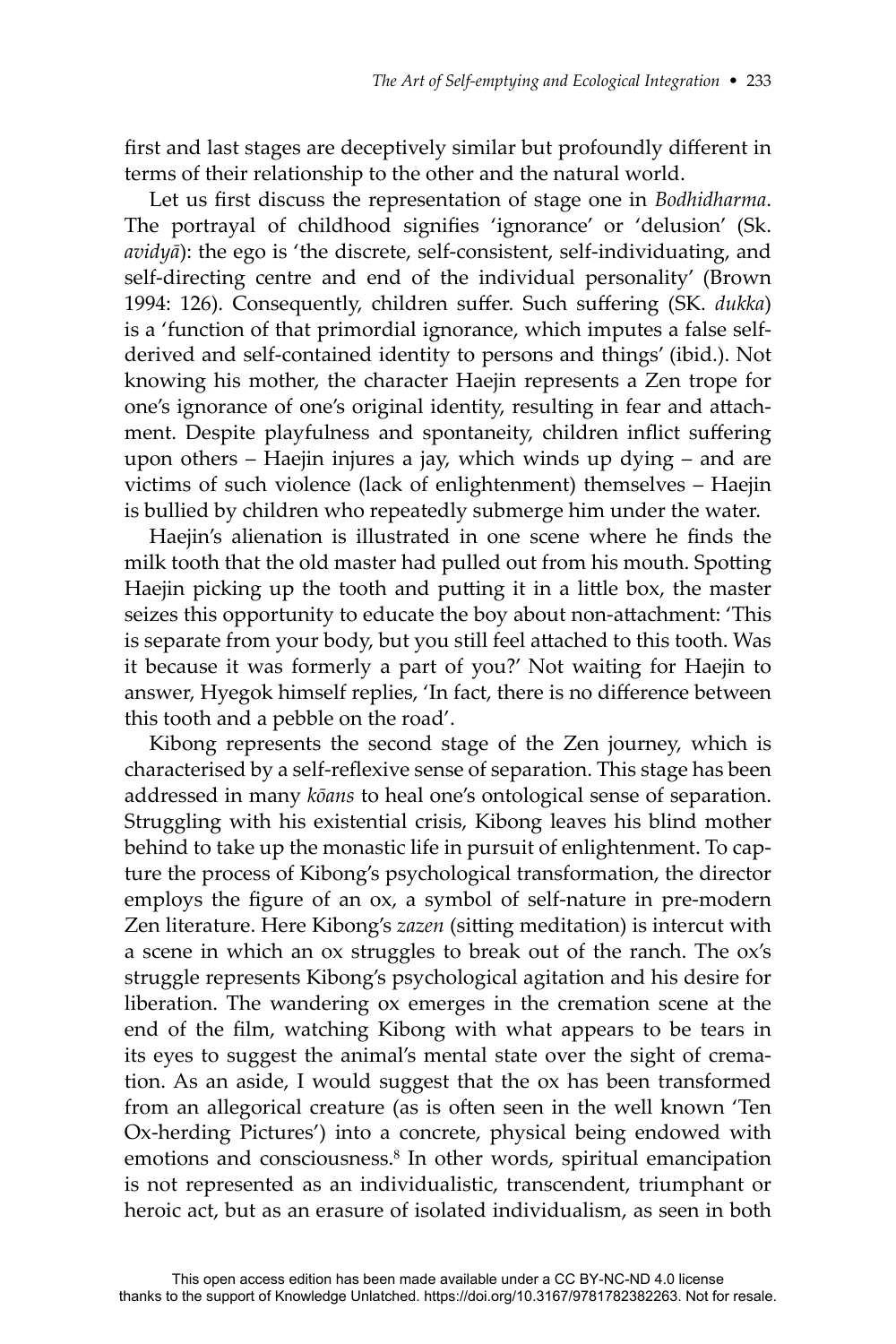the representation of Kibong covered with the ashes of his master and the burnt wood, and the participation of the ox, the jay, Haejin and the surrounding environment. After his master's body has been burned, Kibong collects the ashes and scatters them over the river to feed the fish. He then lets the rest of the ashes be blown away by the wind till the last traces of the master are gone and integrated into the environment, morphing into another kind of existence as food or dust. Kibong's journey of liberation in this climactic scene suggests that enlightenment is a realisation of one's own embeddedness in an ecological cycle and that one's enlightenment is in fact a co-enlightenment with all beings and nonbeings.

#### **The Importance of Being Undramatic: Cinematic Representation of Emptiness/ Enlightenment**

From the Zen standpoint, language cannot solve the problem of the destruction of the natural world because language itself perpetuates our sense of separation. This vicious regress can only be resolved by devising alternative modes of cognition and expression. And one of these, at least potentially, is film. But film cannot perform this crucial function unless it frees itself from the last vestiges of conventional narrativity –story – which depends on language.

In *The Horse Who Drank the Sky*, Murray Pomerance (2008) claims that cinema is in a state of crisis as a result of the failure of the viewing experience. The common habit of casual viewing derives from the belief that 'the story is what counts, that anything vital is *told* as such, that the *sequentiality* of events is what we should pay attention to' (2008: 34). Challenging the centrality of narrative and arguing that film 'also illuminates and makes possible the conjunction of picture and sound', Pomerance (ibid.: 125) cites George Choin's analysis of a scene in Jacques Tati's *Trafic* (1971) to illustrate the idea of an 'acousmatic moment' and advances, 'Could not the entire narrative of a film also be understood as a ligature or scaffold for the suspension and illumination of a single particular moment?'<sup>9</sup> Here, Pomerance's understanding of the function of the narrative resonates with that of *kōan* narratives.

Tati's *Trafic* is a satire of twentieth-century car culture. In a nutshell, it tells the tale of a simple trip taken by a designer for a major French automotive firm from Paris to Amsterdam for an international auto show. The trip becomes increasingly complicated due to a series of events such as flat tyres, breakdowns, traffic jams, etc. Yet somewhere in the middle of the film, there comes a pastoral moment that intrudes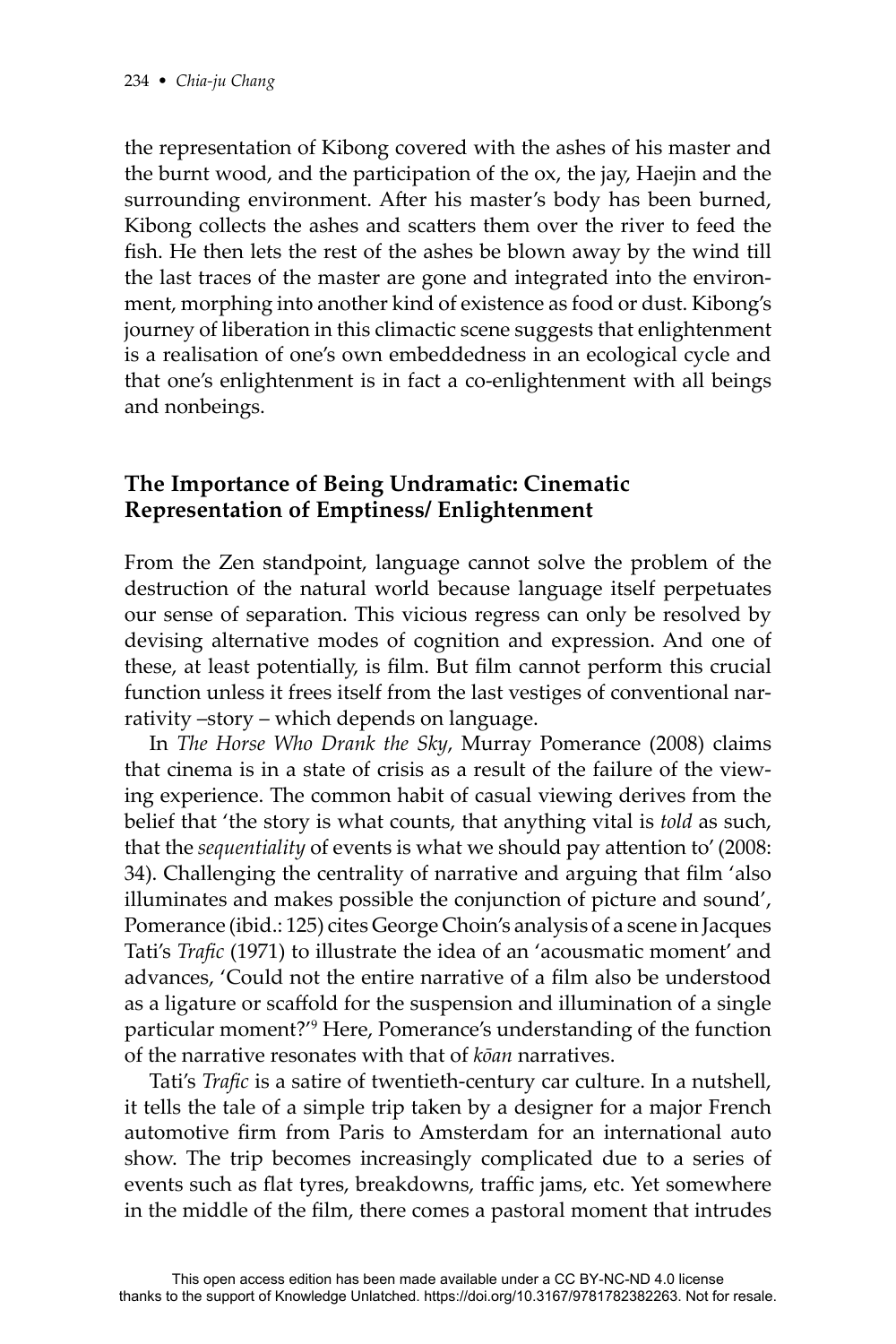on the busy flow of dazzlingly modern, industrial life, where technology runs amok. While an explicit critique of modern lifestyle is conveyed here, a reference to Zen, *kōan* and *satori* (or Zen enlightenment) is also being made:

The driver . . . had to spend an uncomfortable night in a garage shed right in the middle of the countryside. He walks out in the morning ... And what does he see, through an opening in a clump of trees, all the way at the extreme back of the frame, happily positioned in the grass? A cow, an actual, little, postcard or colouring-book cow . . . No sooner has he glanced at the animal and turned his head back – he hardly looked at it, didn't really see – when a sonorous 'Moo' makes him turn his head again, and it's only now, we might say, that he realises the presence of this cow, now become silent. Moreover, the animal is too far off for one to actually see it moo. It's the sound alone that informs us. That's it, it's so small, it's like a little *satori* [enlightenment]. (Choin cited in Pomerance 2008: 125)

Here, Pomerance appropriates Choin's Zennist analysis of this pastoral scene to demonstrate the hierarchical reversal of sequentiality and a particular moment; that is, the idea that the purpose of the entire storyline of a film could be understood as a function to showcase one particular moment.

The sonorous cow's 'Moo' makes an apparent phonetic reference to the famous '*Mu*' *kōan* (Sekida 1996: 27–30). According to the *'Mu' kōan*, a monk asked Jōhsū, 'Has a dog the Buddha Nature?' Jōshū shouted a word: '*Mu*'. Though a more appropriate way to comprehend the answer is through seeing it as a pure utterance of the sound *mu* (or 'moo'), at the semantic level, the word *mu* means 'nothingness' or 'emptiness', and by answering 'emptiness', this *kōan* points to the dimension of mind beyond our ordinary discursive consciousness. The reason it is so difficult to pinpoint what emptiness is and to express it, has to do with the fact that it is not an idea or concept but a state of mind, which is often characterised as 'empty-minded'. Just like the '*Mu*' *kōan*, the storyline's purpose can, in a sense, be understood as paving the way for a momentary experience of hearing that merges with the experience of emptiness (or empty-mind). In other words, the 'moo' in *Trafic* brings the character back to a particular acousmatic moment, where he becomes aware of the existence of the nonhuman other.

On watching *Trafic*, one realises that the moment of the cow's mooing discussed by Choin seems too casually arranged, undramatically presented and fleetingly insignificant to be worth paying much attention to. Yet this perfunctory placement of the cow and its alleged insignificance are worth meditating on from the perspectives of both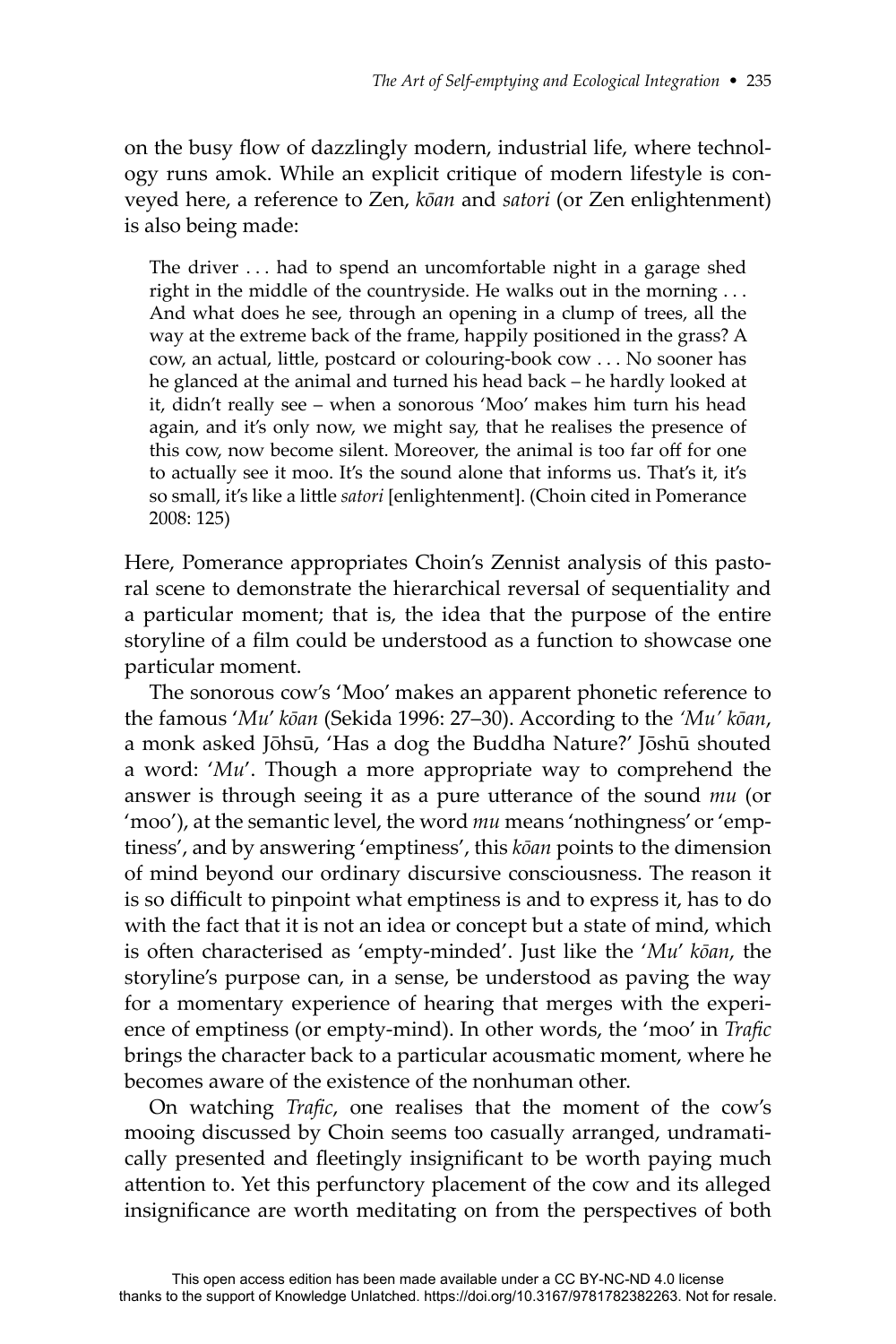environmentalism and Zen. From an ecological perspective, *Trafic* tells of a disproportionately modern, technological life and of humanity off on its own, out of touch with all other living beings. From a Zen standpoint, the cow's moo-ing (a homophone of *mu*) reveals yet another dimension of our reality that has been dismissed altogether.

While we can compare and contrast the way cows and their moo-ing are represented in both films, it is more instructive to compare the cow in *Trafic* with the old monk in *Bodhidharma* in terms of the director's portrayal of emptiness: they propose two different representations of emptiness and they both render it in a light, not too serious, manner. When it comes to representing Hyegok's enlightened state of mind, Bae employs a certain camera technique to de-dramatise the character instead of portraying him in a highly dramatised, sublime form. When Hyegok and Kibong both sit on rocks that rise above the river surrounding them, Hyegok tells Kibong about enlightenment. As he continues, the camera zooms in. The director uses a medium close-up of Hyegok's profile but does not give him an individuated characterisation. Instead, the out-of-focus shot blurring Hyegok's head, which occupies the foreground, becomes the foil for the sharply focused shimmering water in the background when he says: 'It will be perfection . . . It will be free of all obstacles and total freedom will prevail' (see Figure 13.1). This use of focus portrays enlightenment as the disappearing of personal identity



**Figure 13.1** Hyegok in *Why Has Bodhidharma Left for the East?* (Still courtesy of Mr Bae Yong-kyun)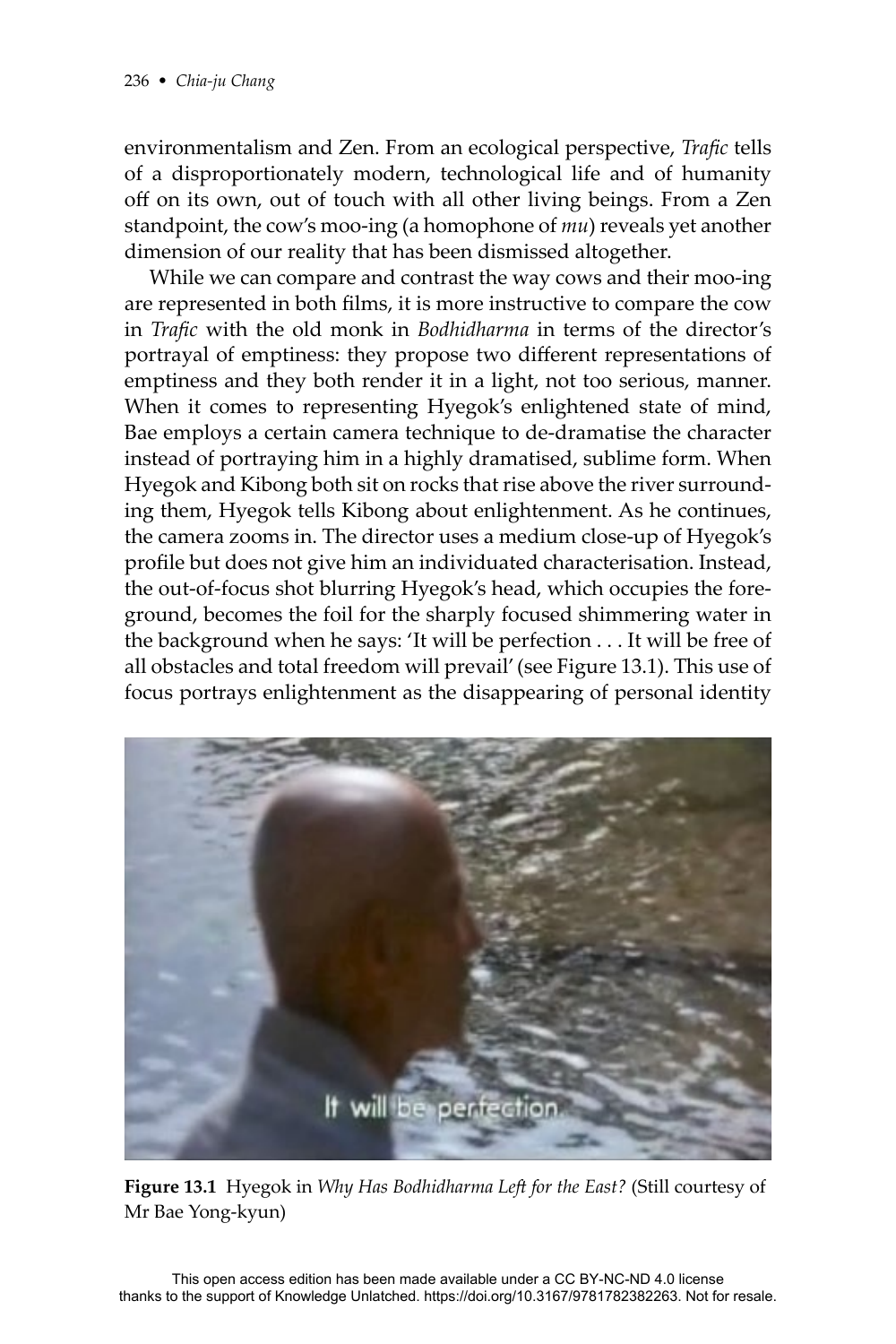

**Figure 13.2** Haejin in *Why Has Bodhidharma Left for the East?* (Still courtesy of Mr Bae Yong-kyun)

into a background (for example the river) that comes into focus. This still shot forms a strong contrast with the still shot of Haejin (Figure 13.2), where the focus is placed on the human character. While Hyegok sits upright, Haejin bends forward in sleep, which can be interpreted as a metaphor for an unawakened state of mind. Therefore, this Zen film not only contributes to the repertoire of 'devotional cinema' but also illustrates a connection between Zen and ecology and should be considered as a spiritual eco-film.

### **A Tentative Closure: Towards a Soteriological-based Zen Ecological Thinking**

The experience of Zen practice provides an empirical and conceptual basis for the environmental ethical claims that are not based on human supremacy, or even human separateness from nature. In its application to film, Zen enables us to reconceptualise the cinema as an occasion for the audience to engage in *kōan* practice, as exemplified in Bae Yong-kyun's *Bodhidharma*, and through this practice it can undergo a cognitive shift that purely verbal media cannot bring about. In its subversion of viewer expectations, *Bodhidharma* defies the psychology that underlies our current way of life, which seeks to overcome alienation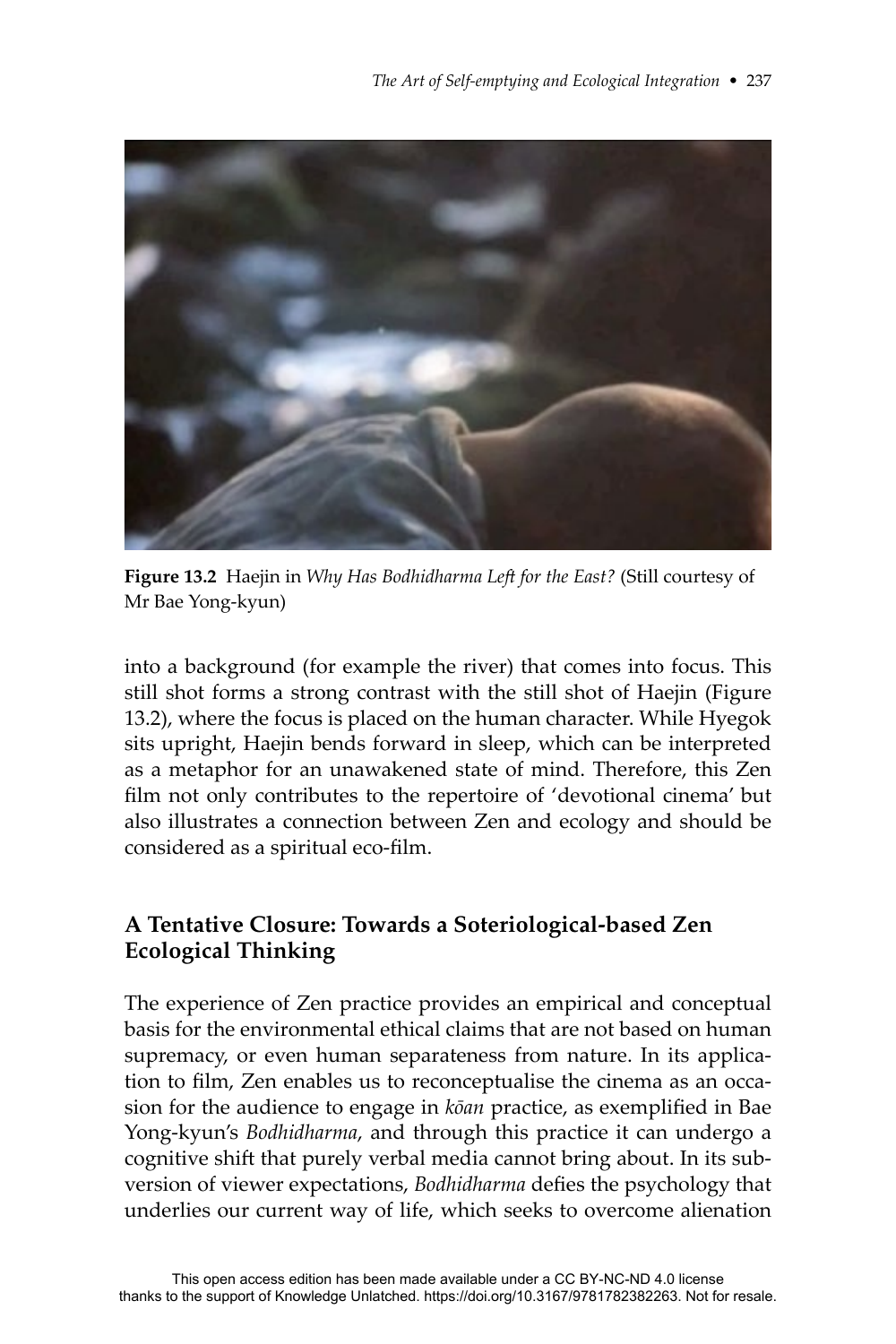by intensifying separation and control: 'holding on' instead of 'letting go'. Each image in the film is calibrated to elicit a specific psychological impact, a more mindful, meditative mode of viewing and an engagement with the moment, rather than deliverance into narrative. An I–thou mutual identification is found when the dying Hyegok, the old Zen monk, tells his disciple Kibong that: 'I am insubstantial in the universe. But in the universe, there is nothing which is not me'. This formulation poses a radical challenge to western or modern anthropocentrism and I take it as a statement of Zen ecology. It also undercuts the isolating individualism that consumerism falsely promises to overcome. This is the Zen way of healing, and, as this chapter is intended to suggest, cinema, like the Zen *kōan*, has proven to be a plausible device for guiding us back into the world that is inseparable from ourselves.

#### **Notes**

I would like to thank the editors, Guinevere Narraway and Anat Pick, for their comments. Also this paper is much indebted to Kurt Spellmeyer, an English professor at Rutgers University, senior Zen teacher and founder of Cold Mountain Sangha, New Jersey.

- 1 In this chapter, I use Zen (Japanese) instead of the less well-known Chinese term 'Chan'.
- 2 In the last several decades, there emerged a so-called 'engaged Buddhist' movement in Asia and the West. For more information on the new developments of Buddhism, see King (2006).
- 3 From the perspective of soteriology, religion can be divided into two basic forms: autonomous/enlightenment and soteriological/salvational. In this chapter, I am referring to the former. See Isshii (2007: 44).
- 4 For Cho, the term 'ideology' used here refers to a 'mental act or cognitive form of signification' (1999: 177).
- 5 Rhim Hye-kyung proposes that 'there is a strong social concern' in *Why Has Bodhidharma Left for the East?*, which prompts the audience to ask 'why Kibong is recruited from the slum milieu; how is this related to his criticism of his master for staying in the mountains, and his final departure from the monastery into the world?'
- 6 I would like to thank Anat Pick for this reference.
- 7 The three gates of Chan/Zen originate in the Tang Dynasty from the famous saying by the Chan Master Weixin: 'Before I had studied Zen for thirty years, I saw mountains as mountains, and waters as waters. When I arrived at a more intimate knowledge, I came to point where I saw that mountains are not mountains, and waters not waters. But now that I have got its very substance I am at rest. For it's just that I see mountains once again as mountains, and waters once again as waters' (cited in Watts 1957: 127).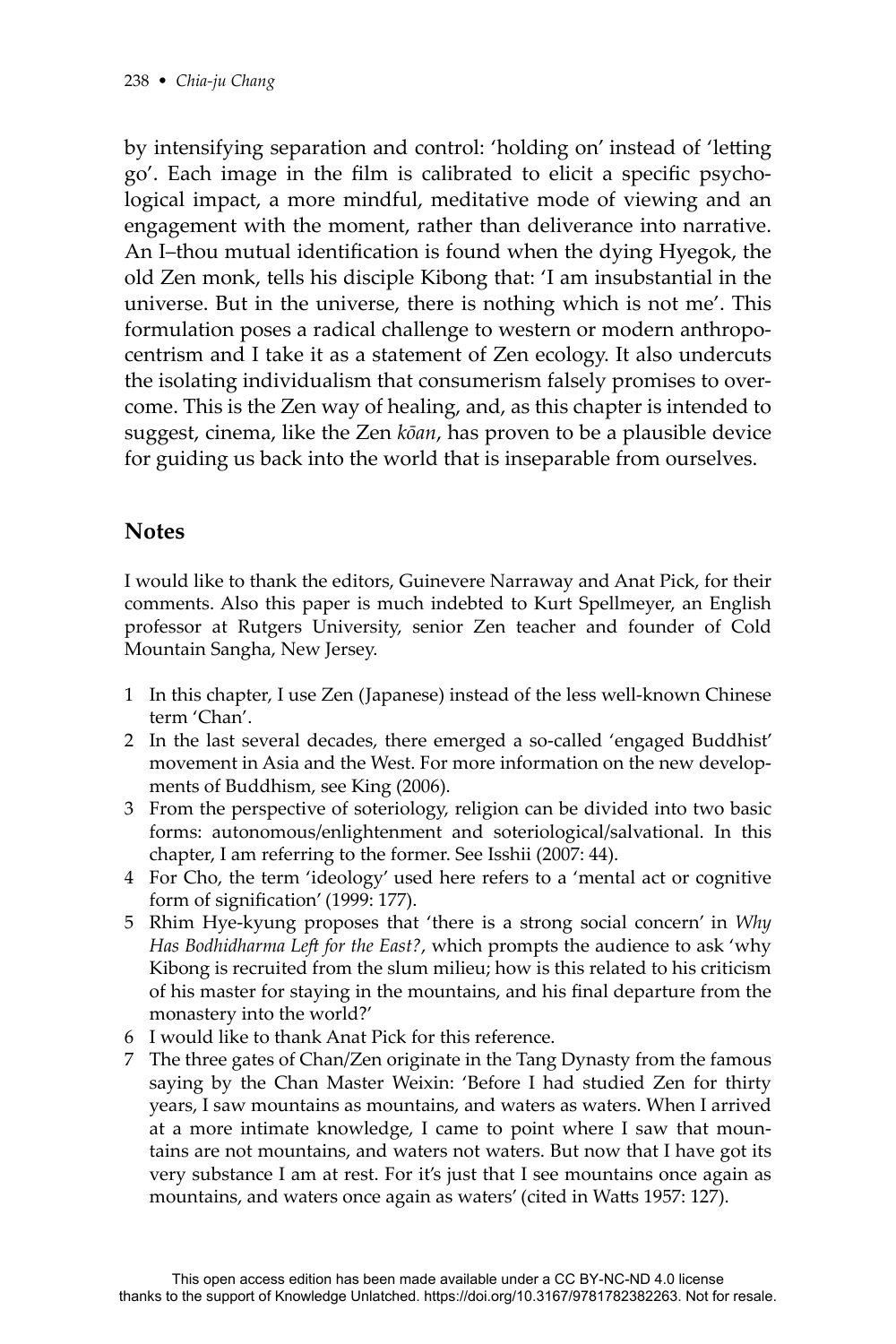- 8 The 'Ten Ox-herding Pictures', or the 'Ten Bulls', are illustrations accompanying a series of short poems to depict the stages of a Zen practitioner's progression towards enlightenment. The pictures first appeared in the twelfth century in China, as drawn by the Chinese Zen master Kuo-an Shi-yuan. See Reps and Senzaki (1985: 164–87).
- 9 An acousmatic sound is a kind of 'diegetic sound [that] approaches us from offscreen'. See Pomerance (2008: 112).

#### **References**

Austin, J. 2006. *Zen-Brain Reflections.* Cambridge, MA: The MIT Press.

- Brown, B. 1994. 'Toward a Buddhist Ecological Cosmology', in M. Tucker and J. Grim (eds), *Worldviews and Ecology: Religion, Philosophy and the Environment.* Maryknoll, NY: Orbis Books.
- Cho, F. 1999. 'Imagining Nothing and Imaging Otherness in Buddhist Film', in S. Plate and D. Jasper (eds), *Ima*g*(in)ing Otherness: Filmic Visions of Living Together.* Atlanta, GA: Scholars Press.
- ———. 2003. 'The Art of Presence', in S. Plate (ed.), *Representing Religion in World Cinema: Filmmaking, Mythmaking, Culture Making*. New York: Palgrave Macmillan.

———. 2008. 'Buddhism, Film and Religious Knowing: Challenging the Literary Approach to Film', in G. Watkins (ed.), *Teaching Religion and Film.* Oxford: Oxford University Press, pp. 117–27*.*

- *The Day after Tomorrow*. 2004. [Film]. Directed by R. Emmerich U.S.A.: Twentieth Century Fox.
- Dorsky, N. 2003. *Devotional Cinema.* Berkeley: Tuumba Press.
- Foulk, T. Griffith. 2000. 'The Form and Function of Kōan Literature: A Historical View', in S. Heine and D. Wright (eds.), *The Kōan, Texts and Contexts in Zen Buddhism.* Oxford: Oxford University Press, pp. 15-45.
- Graef, S. 1990. 'The Foundations of Ecology in Zen Buddhism'. *Religious Education*, 85.1 (Winter): pp. 42–48.
- *Groundhog Day.* 1993. [Film]. Directed by H. Ramis. U.S.A.: Columbia Pictures.

*Hoot*. 2006. [Film]. Directed by W. Shriner. U.S.A.: Hoot Productions.

- *An Inconvenient Truth*. 2006. [Film] Directed by D. Guggenheim. U.S.A.: Lawrence Bender Productions.
- Isshii, S. 2007. 'Exploring the Path to Buddhist Enlightenment (*Bodhi*) as Ultimate Communication'. *China Media Research,* 3.4: pp. 42–49*.*
- King, S. 1991. *Buddha Nature.* Albany, NY: State University of New York.
- ———. 2006. *Being Benevolence: Socially Ethics of Engaged Buddhism.* Honolulu, HI: University of Hawaii Press.
- Lee, H. 2000. *Contemporary Korean Cinema: Identity, Culture and Politics.*  Manchester: Manchester University Press.
- Lussier, M. 2008. 'Self-Annihilation/Inner Revolution: Blake's *Milton*, Buddhism, and Ecocriticism'. *R and L*, 40.1 (Spring): pp. 39–57.
- Lynden, J. 2003. *Film as Religion.* New York: New York University Press.